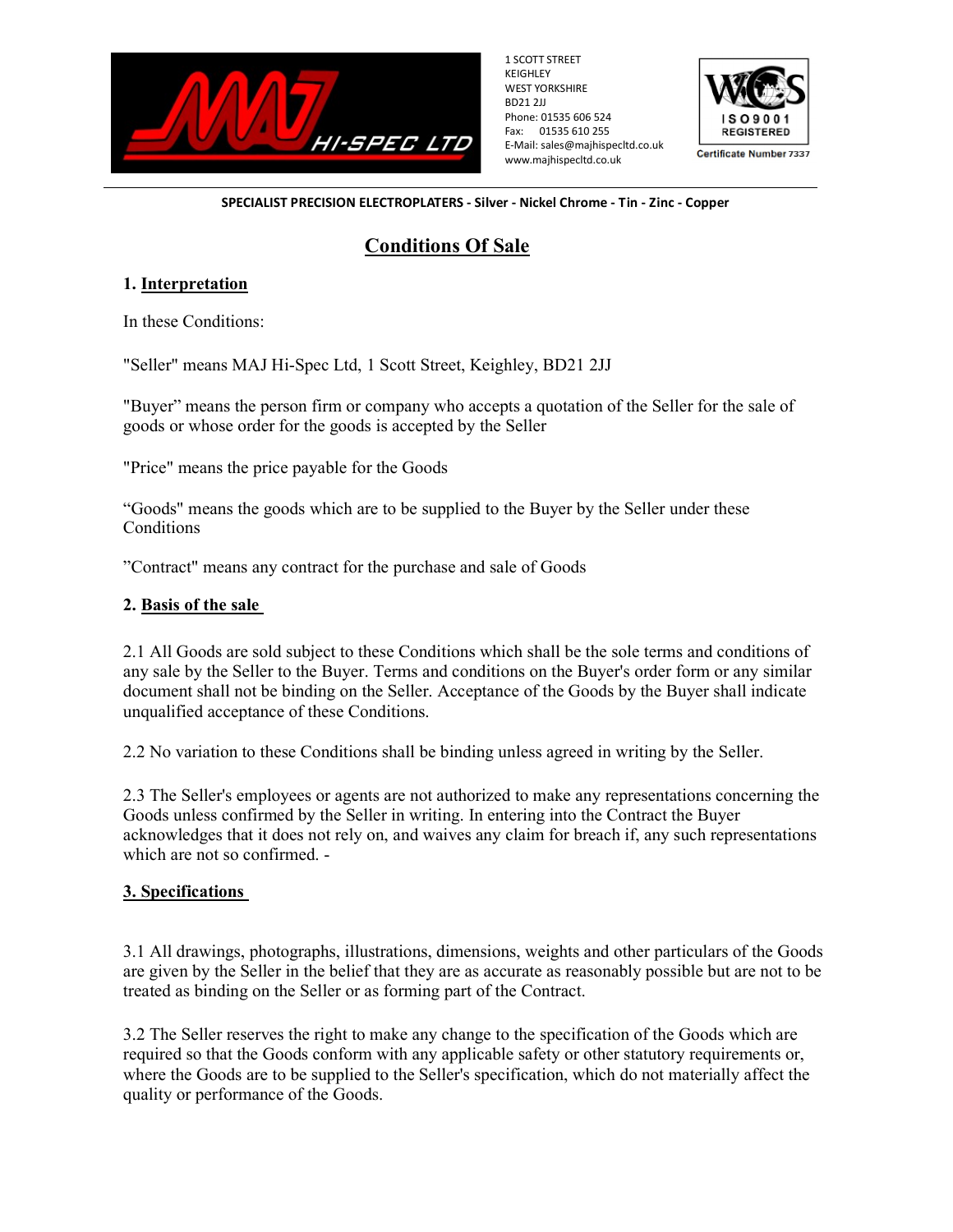3.3 If the Goods are to be manufactured or any process is to be applied to the Goods by the Seller in accordance with a specification submitted by the' Buyer, the Buyer shall indemnify the Seller against any loss, costs or damages suffered or incurred by the Seller in connection with any claim for infringement of any patent, copyright, design, trade mark or other intellectual property rights of any other person which results from the Seller's use of the Buyer's specification.

## 4. Orders

4.1 No order submitted by the Buyer shall be deemed to be accepted by the Seller unless and until confirmed in writing by the Seller.

4.2 The Buyer must ensure the accuracy of any order (including any applicable specification) submitted by the Buyer, and must give the Seller any necessary information relating to the Goods within a sufficient time to enable the Seller to perform the Contract in accordance with its terms.

4.3 No order which has been accepted by the Seller may be cancelled by the Buyer except with the written agreement of the Seller and on terms that the Buyer shall indemnify the Seller in full against all loss (including loss of profit), costs (including the costs of all labour and materials used), damages, charges and expenses that may be incurred by the Seller as a result of cancellation.

### 5. Price of the Goods

5.1 The Price shall be as stated in the Seller's price list (or quotation relating to the Goods) unless otherwise stipulated in writing by the Seller but the Seller reserves the right to alter its prices prior to Contract without prior notice to the Buyer.

5.2 Unless otherwise agreed in writing the Price is exclusive of the cost of delivery, insurance and exclusive of Value Added Tax, customs duties and all other taxes, duties and expenses in respect of the Goods all of which shall be added to the price for the Buyer's account.

5.3 The cost of returnable containers will be charged to the Buyer if they are not returned. Full credit will be given to the Buyer provided they are returned undamaged.

### 6. Terms of Payment

6.1 Unless otherwise agreed in writing the Seller may invoice the Buyer for the Price on or at any time after delivery or if the Goods are to be collected by the Buyer or the Buyer wrongfully fails to take delivery, at any time after the Seller has notified the Buyer that the Goods are ready for collection or, as the case may be, the Seller has tendered delivery.

6.2 Unless otherwise agreed in writing, the Buyer shall pay the Price in pounds sterling within 30 days from the end of the month of the date of the Seller's invoice notwithstanding that delivery may not have taken place and that property in the Goods has not passed to the Buyer. The time for payment of the Price shall be of the essence of the Contract.

6.3 If the Buyer fails to pay all or any part of the Price on the due date then, without prejudice to any other right or remedy, the Seller may:

6.3.1 Cancel the contract or suspend any further deliveries to the Buyer;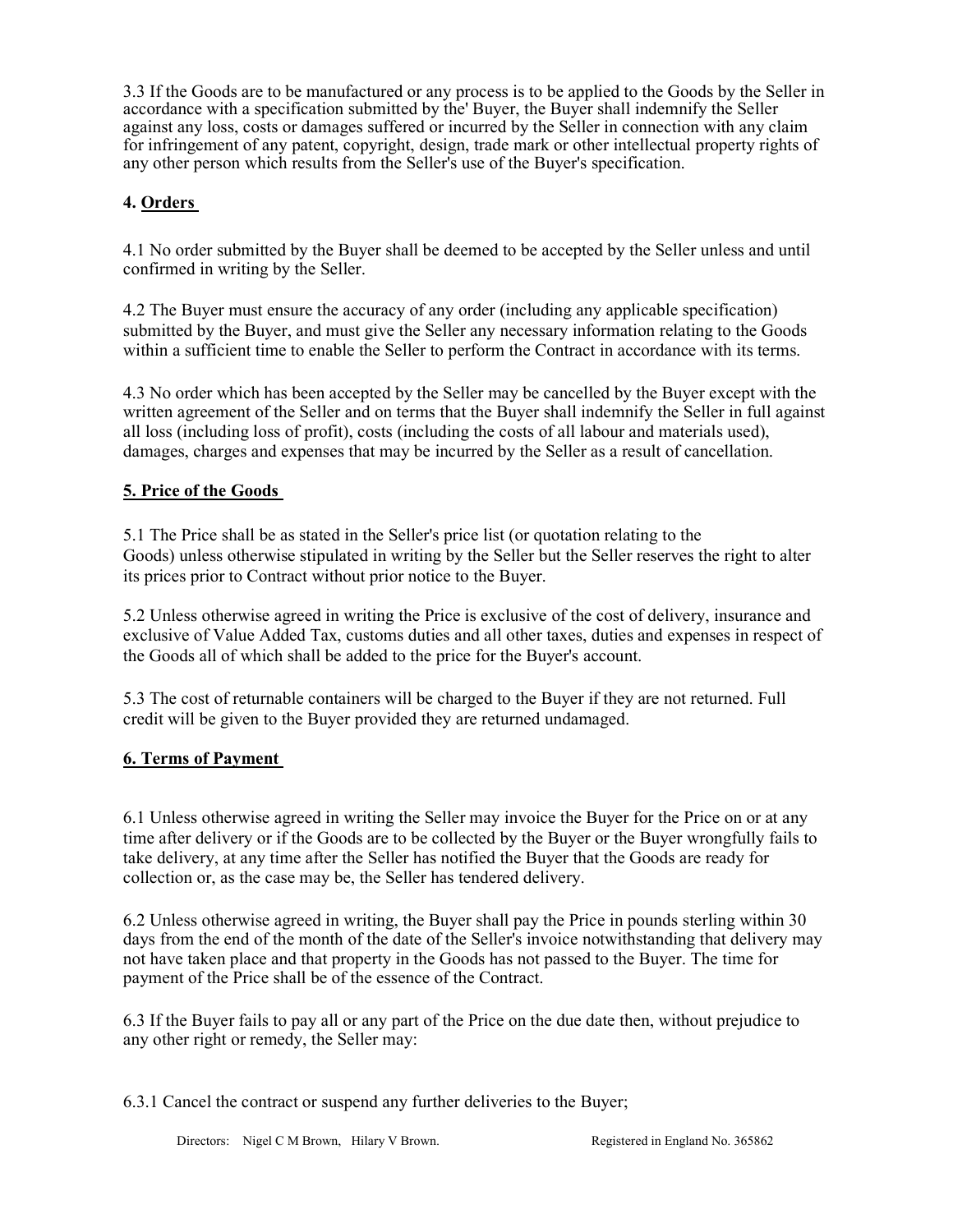6.3.2 Appropriate any payment made by the Buyer to such of the Goods (or the '" goods supplied under any other contract between the Buyer and the Seller) as the Seller may think fit (notwithstanding any purported appropriation by the Buyer); and

6.3.3 Charge the Buyer interest (both before and after any judgment) on the amount unpaid, at the rate of 4 per cent per annum above Bank Of England base rate from time to time, until payment in full is made.

# 7. Delivery

7.1 Unless otherwise agreed in writing, delivery of the Goods within the UK will be made at the cost of the Buyer to the address in the Buyer's order by any method of transportation regarded as suitable by the Seller at its discretion.

7.2 Any dates given for delivery are approximate only and the Seller shall not be liable to the Buyer for any loss or damage, whether direct or indirect or consequential if the Seller is delayed or prevented, in whole or in part, from delivering the Goods.

7.3. If the Buyer refuses or fails to take delivery of the Goods on the date of delivery, the Seller will be entitled at its own discretion to:

7.3.1 Store the Goods at the risk of the buyer and the Buyer shall in addition to the Price pay all costs and expenses of such storage and any additional costs of carriage incurred;

7.3.2 Sell the Goods at the best price readily obtainable and (after deducting all reasonable storage and selling expenses) account to the Buyer for the excess over the price under the Contract or charge the Buyer for any shortfall below the price under the Contract.

7.4 Where the Goods are to be delivered in instalments, each delivery shall constitute a separate contract and, failure by the Seller to deliver anyone or more of the instalments in accordance with these Conditions or any claim by the Buyer in respect of anyone or more instalment shall not entitle the Buyer to treat the Contract as a whole as repudiated.

7.5 .If the Seller fails to deliver the Goods for any reason other than any cause beyond the Seller's reasonable control or the Buyer's fault and the Seller is liable to the Buyer, the Seller's liability shall be limited to the excess (if any) over the price of the Goods of the cost to the Buyer in the cheapest available market of similar goods to replace those not delivered.

# 8. Risk and Title

8.1 Risk of damage to or loss of the Goods shall remain with the Seller at all times: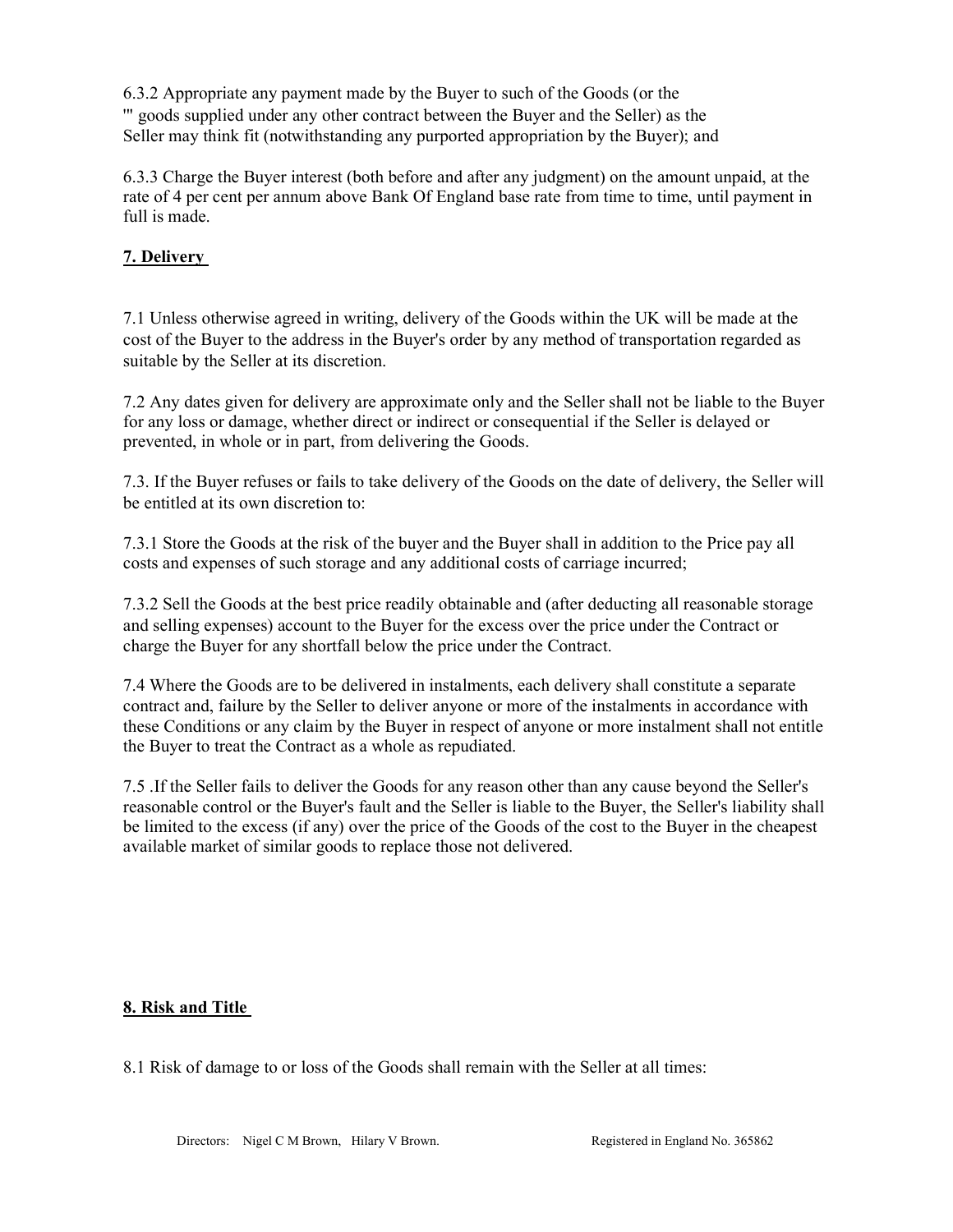8.2 The Seller shall retain title to and ownership of the Goods until it has received payment in full in cash or cleared funds of all sums due for all Goods supplied to the Buyer. .

8.3 Until such time as the property in the Goods passes to the Buyer (and provided the Goods are still in existence and have not been resold), the Seller shall be entitled at any time to require the Buyer to deliver up the Goods to the Seller and, if the Buyer fails to do so forthwith, to enter upon any premises of the Buyer or any third party where the Goods are stored and. repossess the Goods.

8.4 The Buyer shall not be entitled to pledge or in any way charge by way of security for any indebtedness any of the Goods which remain the property of the Seller, but if the Buyer does so all moneys owing by the Buyer to the Seller shall (without prejudice to any other right or remedy of the Seller) forthwith become due and payable.

8.5 The Seller shall have a lien over any tools in its possession manufactured for the Buyer against payment in full of all sums due now or in the future to the Seller by the Buyer on any account whatsoever.

### 9. Warranties and liability

9.1 Subject to the conditions set out below the Seller warrants that the Goods will correspond with their specification at the time of delivery and will be free from defects in material and workmanship.

9.2 The above warranty is given by the Seller subject to the following conditions:

9.2.1 The Seller shall be under no liability in respect of any defect in the Goods arising from any drawing, design or specification supplied by the Buyer;

9.2.2 The Seller shall be under no liability in respect of any defect arising from fair wear and tear, wilful damage, negligence, abnormal working conditions, failure to follow the Seller's instructions (whether oral or in writing), misuse or alteration or repair of the Goods without the Seller's approval;

9.2.3 The Seller shall be under no liability under the above warranty (or any other warranty, condition or guarantee) for electroplated coating on high strength fasteners with a tensile strength of above 1,000 N/mm (e.g. Grade 10.9, 12.9 and above) and spring steel products and springs or hardened parts with core or surface hardness exceeding 320 HV where there is a risk of failure due to hydrogen embrittlement. A baking process can reduce the risk of hydrogen embrittlement but a complete elimination cannot be assured. (See DIN EN ISO 4042 / Annex A, DIN EN ISO 15530).

These parts will only be electroplated on explicit desire and risk of the buyer.

9.2.4 The above warranty does not extend to parts, materials or equipment not manufactured by the Seller, in respect of which the Buyer shall only be entitled to the benefit of any such warranty or guarantee as is given by the manufacturer to the Seller.

9.2.5 The Seller shall be under no liability under the above warranty (or any other warranty, condition or guarantee) if the total price for the Goods has not been paid by the due date for payment;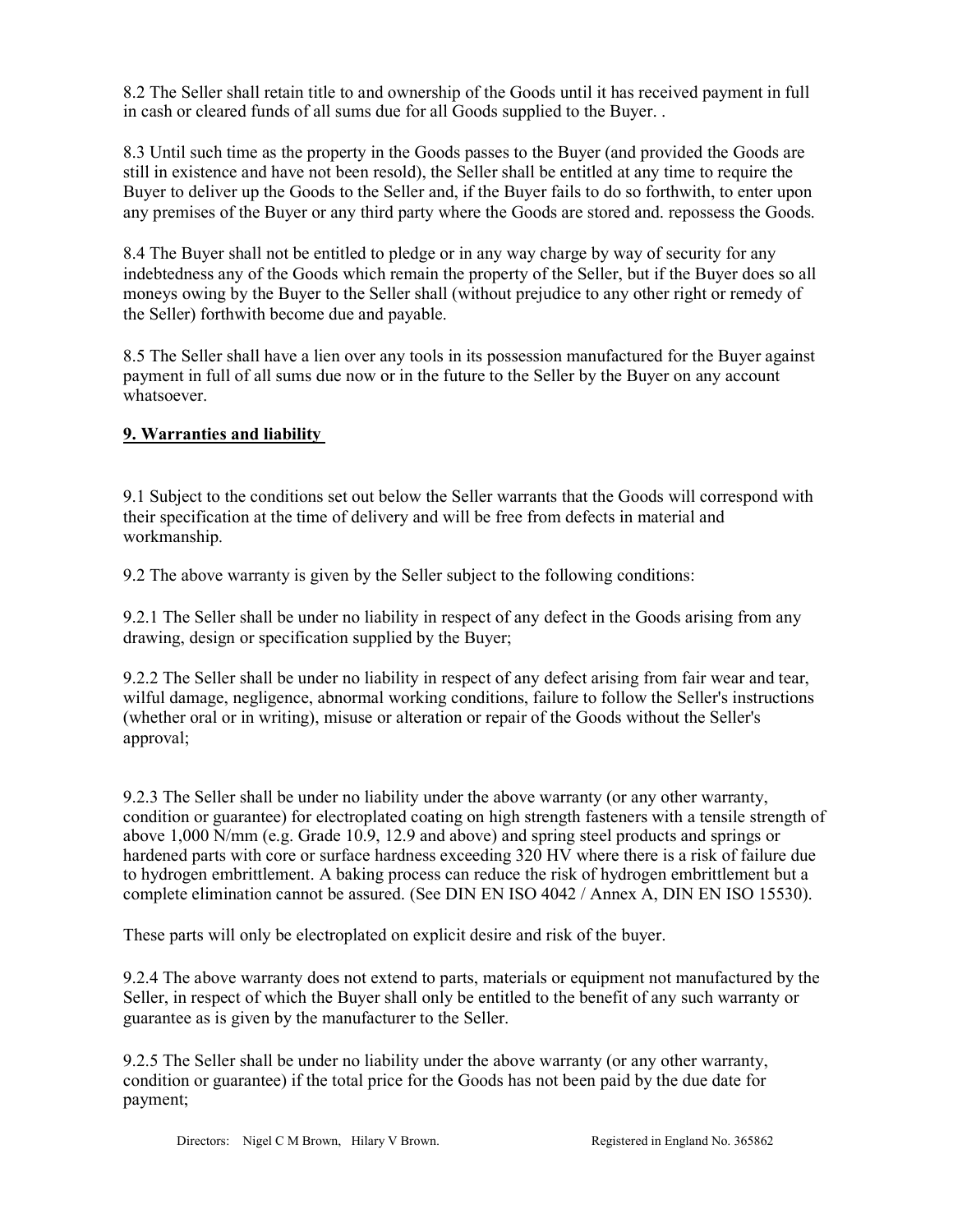9.3 Subject as expressly provided in these Conditions, and except where the Goods are sold to a person dealing as a consumer (within the meaning of the Unfair Contract Terms Act 1977), all warranties, conditions or other terms implied by statute or common law are excluded to the fullest extent permitted by law.

9.4 Where the Goods are sold under a consumer transaction (as defined by the, Consumer Transactions (Restrictions on Statements) Order 1976 the statutory rights of the Buyer are not affected by these Conditions.

9.5 Any claim by the Buyer which is based on any defect in the quality or condition of the Goods or their failure to correspond with specification shall (whether or not delivery, is refused by the Buyer) be notified to the Seller within 7 days from the date of delivery or (where the defect or failure was not apparent on reasonable inspection) within a reasonable time after discovery of the defect or failure. If delivery is not refused, and the Buyer does not notify the Seller accordingly, the Buyer shall not be entitled to reject the Goods and the Seller shall have no liability for such defect or failure, and the Buyer shall be bound to pay the price as if the Goods had been delivered in accordance with the Contract.

9.6 Where any valid claim in respect of any of the Goods which is based on any defect in quality or condition of the Goods or their failure to meet specification is notified to the Seller in accordance with these Conditions, the Seller shall be entitled to replace the Goods (or the part in question) free of charge or, at the Seller's sole discretion, refund to the Buyer the price of the Goods (or a proportionate part of the price), but the Seller shall have no further liability, to the Buyer.

9.7 Except in respect of death or personal injury caused by the Seller's negligence, the Seller shall not be liable to the Buyer by reason of any representation, or any implied warranty, condition or other term, or any duty at common law, or under the express terms of the Contract, for any consequential loss or damage (whether for loss of profit or otherwise), costs expenses or other claims for consequential compensation whatsoever (and whether caused by the negligence of the Seller, its employees or agents or otherwise) which arise out of or in connection with the supply of the Goods or their use or resale by the Buyer, except as expressly provided in these Conditions.

9.8 The Seller shall not be liable to the Buyer or be deeme4 to be in breach of the Contract by reason of any delay in performing, or any failure to perform, any of the Seller's obligations in relation to the Goods, if the deal or failure was due to any cause beyond the Seller's reasonable control:

9.8.1 Act of God, explosion, flood, tempest, fire or accident;

9.8.2 War or threat of war, sabotage, insurrection, civil disturbance or requisition;

9.8.3 Acts, restrictions, regulations, bye-laws, prohibitions or measures of any kind on the part of any governmental, parliamentary or local authority;

9.8.4 Import or export regulations or embargoes;

9.8.5 Strikes, lock-outs or other industrial actions or trade disputes (whether involving employees of the Seller or of a third party);

9.8.6 Difficulties in obtaining raw materials, labour, fuel, parts or machinery;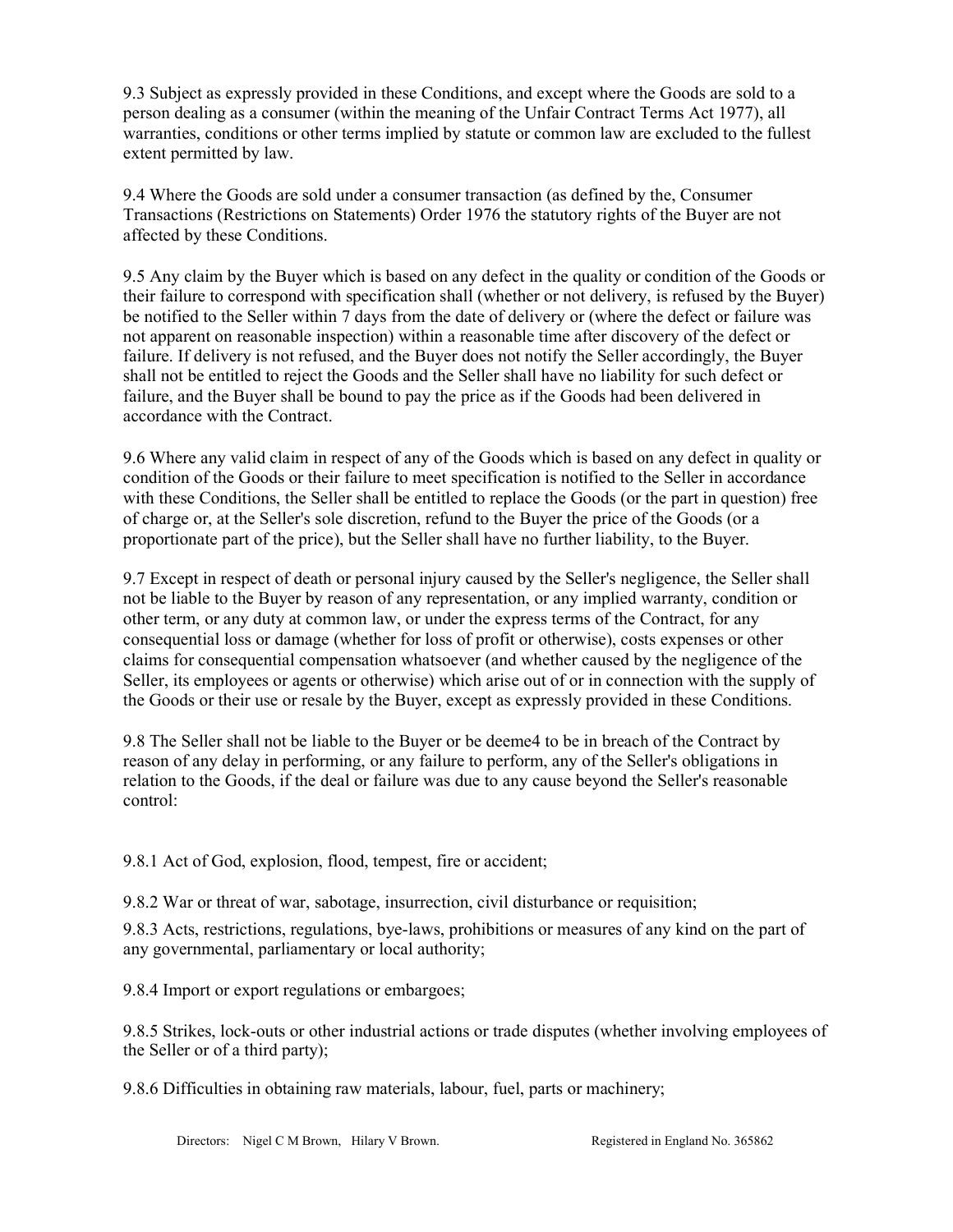9.8.7 Power failure or breakdown in machinery.

9.9 In no circumstances shall the Seller's liability to the Buyer for any breach of warranty exceed

the price paid for the Goods with respect to which the claim is made.

#### 10. Insolvency of buyer

10.1 This clause applies if:

10.1.1 The Buyer makes any voluntary arrangement with its creditors or becomes subject to an administration order or (being an individual or firm) becomes bankrupt or (being a company) goes into liquidation (otherwise than for the purposes of amalgamation or reconstruction); or

10.1.2 An encumbrancer takes possession, or a receiver is appointed, of any of the property or assets of the Buyer; or

10.1.3 The Buyer ceases, or threatens to cease, to carry on business; or

10.2 If this clause applies then, without prejudice to any other right or remedy available to the Seller, the Seller shall be entitled to cancel the Contract or suspend any further .deliveries under the Contract without any liability to the Buyer, and if the goods-have been delivered but not paid for the price shall become immediately due and payable notwithstanding any previous agreement or arrangement to the contrary.

### 11. Export terms

11.1 in these Conditions "Incoterms" means the international rules for the interpretation of trade terms of the International Chamber of Commerce as in force at the date when the Contract is made. Unless the context otherwise requires, any term or expression which is defined in or given a particular meaning by the provisions of Incoterms shall have the same meaning in these Conditions, but if there is any conflict between the provisions of Incoterms and these Conditions, the latter shall prevail.

11.2 Where the Goods are supplied for export from the United Kingdom, the provisions of this clause 11 shall (subject to any special term as agreed in writing between the Buyer and the Seller) apply notwithstanding any other provision of these Conditions.

11.3 The Buyer shall be responsible for complying with any legislation or regulations governing the importation of the Goods into the country of destination and for the payment of any duties thereon.

11.4 Unless otherwise agreed in writing between the Buyer and the Seller, the Goods shall be delivered fob the air or sea port of shipment and the Seller shall be under no obligation to give notice under Section 32(3) of the Sale of Goods Act 1979.